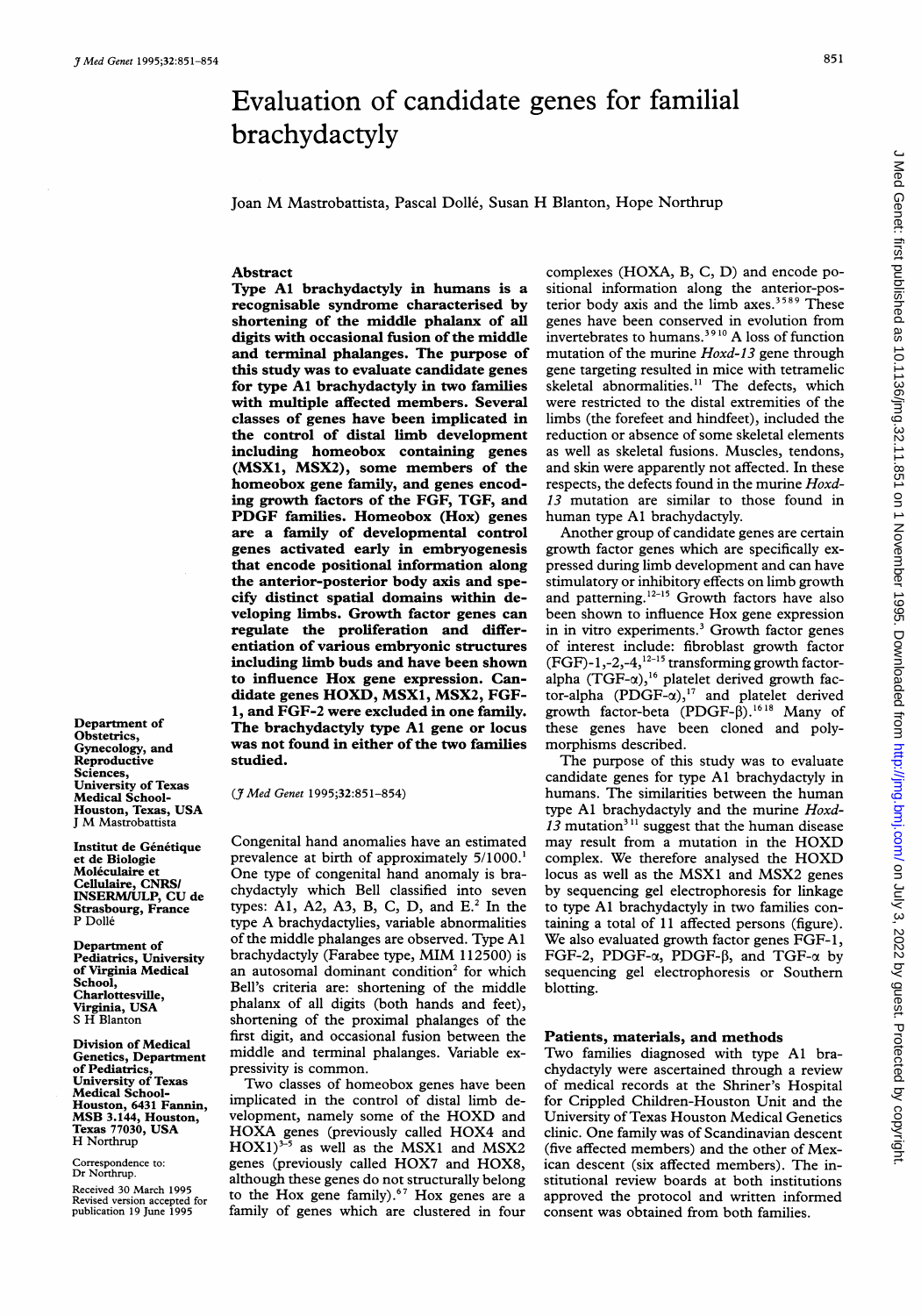

Family <sup>1</sup> (top) and family 2 (bottom) are depicted. The filled circles beneath the pedigree symbols denote people enrolled in the study.

Of the 17 participants in the study, 13 were examined by one of the authors (JM or HN). The remaining four were examined by the family's private physician who provided specific information. The thorough examination of each participant's hands and feet included: hand length, middle finger length, evaluation of palmar creasing patterns, and shoe size. The proband in each family underwent radiological evaluation of their hands and feet. Persons were regarded as affected with type Al brachydactyly if Bell's criteria were fulfilled. Pedigrees of the families are shown in the figure.

Genomic DNA was extracted from fresh, anticoagulated blood samples from indicated members of the affected families (figure).<sup>19</sup> Five candidate loci (HOXD, MSX1, MSX2, FGF-1, PDGF-P) contained dinucleotide repeat polymorphisms which were tested in the families.

Standard polymerase chain reactions (PCR), as described by Weber and May,<sup>20</sup> were modified and carried out in  $20 \mu l$  volumes which contained 20 ng genomic DNA, 100 ng each of oligonucleotide primer,  $200 \mu$ mol/l each of dGTP, dCTP, dTTP, dATP,  $0.08 \mu l$   $\alpha P32$ dCTP at 3000 Ci/mmol,  $2.0 \mu$ l of  $10 \times$  buffer (100 mmol/l Tris-HCl, 15 mmol/l MgC12, 500 mmol/l KC1, pH 8-3 at 20°C), 0-25 units Taq (Perkin-Elmer Cetus, Norwalk, CT).

Samples were overlaid with mineral oil and processed through 30 temperature cycles consisting of denaturation, annealing, and elongation (temperature cycles varied depending on the primer pair involved). Aliquots of amplified DNA were mixed with <sup>a</sup> stop solution containing formamide and electrophoresed on standard polyacrylamide sequencing gels. Gels were processed, dried, and exposed to autoradiography for 24 to 48 hours at room temperature. A standard M-13mp18 sequencing ladder was used to compare DNA banding  $2^{20}$  Primer pairs from within HOXD,<sup>20</sup> MSX1,<sup>22</sup> MSX2,<sup>23</sup> FGF-1,<sup>24</sup> and PDGF- $\hat{\beta}^{25}$ were used in the experiments.

One candidate gene,  $TGF-\alpha$ <sup>26</sup> contained a TaqI site detectable on an agarose gel stained with ethidium bromide after PCR amplification. A DNA molecular weight marker was used as a standard and specific fragments were identified.

Two candidate genes, FGF-2 and PDGF- $\alpha$ , contained restriction fragment length polymorphisms (RFLPs) located in introns. FGF-<sup>2</sup> contains <sup>a</sup> HindIII site polymorphism. A pair of synthetic oligonucleotides, (TCAAGCTA-CAACTTCAAGCA) and (AGAAGCCAG-TAATCTTCCATC) were designed to amplify the second exon and used as a probe in the experiment.<sup>27</sup> PDGF- $\alpha$  contains a Styl polymorphism28 which was detected by Southern blotting and probing with a 1.7 kb PDGF- $\alpha$ probe (clone-IB657; ATCC number-86274).<sup>19</sup>

Linkage analysis was performed using the MLINK program of the LINKAGE package (version  $5.03$ ).<sup>29</sup> Lod scores between the disease and each marker locus were generated for each family and then summed over both families.30 The two families had the potential of generating <sup>a</sup> maximum total lod score of  $3.01$  of which family 1 contributed  $2.107$  and family 2 contributed  $0.903$ . Markers within the various genes were studied for inclusion or exclusion as candidate genes; therefore, a lod score of  $-2$  eliminated the gene as a candidate.

## Results

The families analysed contained 11 persons affected with type Al brachydactyly (figure). Two point lod scores between type Al brachydactyly and the candidate genes are presented in the table. HOXD was informative in both families, and combined lod scores at  $\theta$  = 0.05 were less than  $-2.0$ ; however, family 2 was informative without any recombination yielding a lod score of  $0.9$ . Lod scores in family <sup>1</sup> were negative. Therefore HOXD was eliminated as a candidate locus in family <sup>1</sup> but not in family 2. MSXl was informative only in family <sup>1</sup> and was eliminated as a candidate gene with a lod score of  $-3.90$  at  $\theta = 0.01$ . MSX2 was informative only in family <sup>2</sup> and was eliminated as a candidate gene with a lod score of  $-2.10$  at  $\theta = 0.001$ . FGF-1 was informative in both families and excluded as a candidate gene with a lod score of  $-2.10$  at a  $\theta$  of 0.05. FGF-2 was informative only in family <sup>1</sup> and was eliminated as a candidate gene with a lod score of  $-2.10$  at  $\theta = 0.001$ . Other can-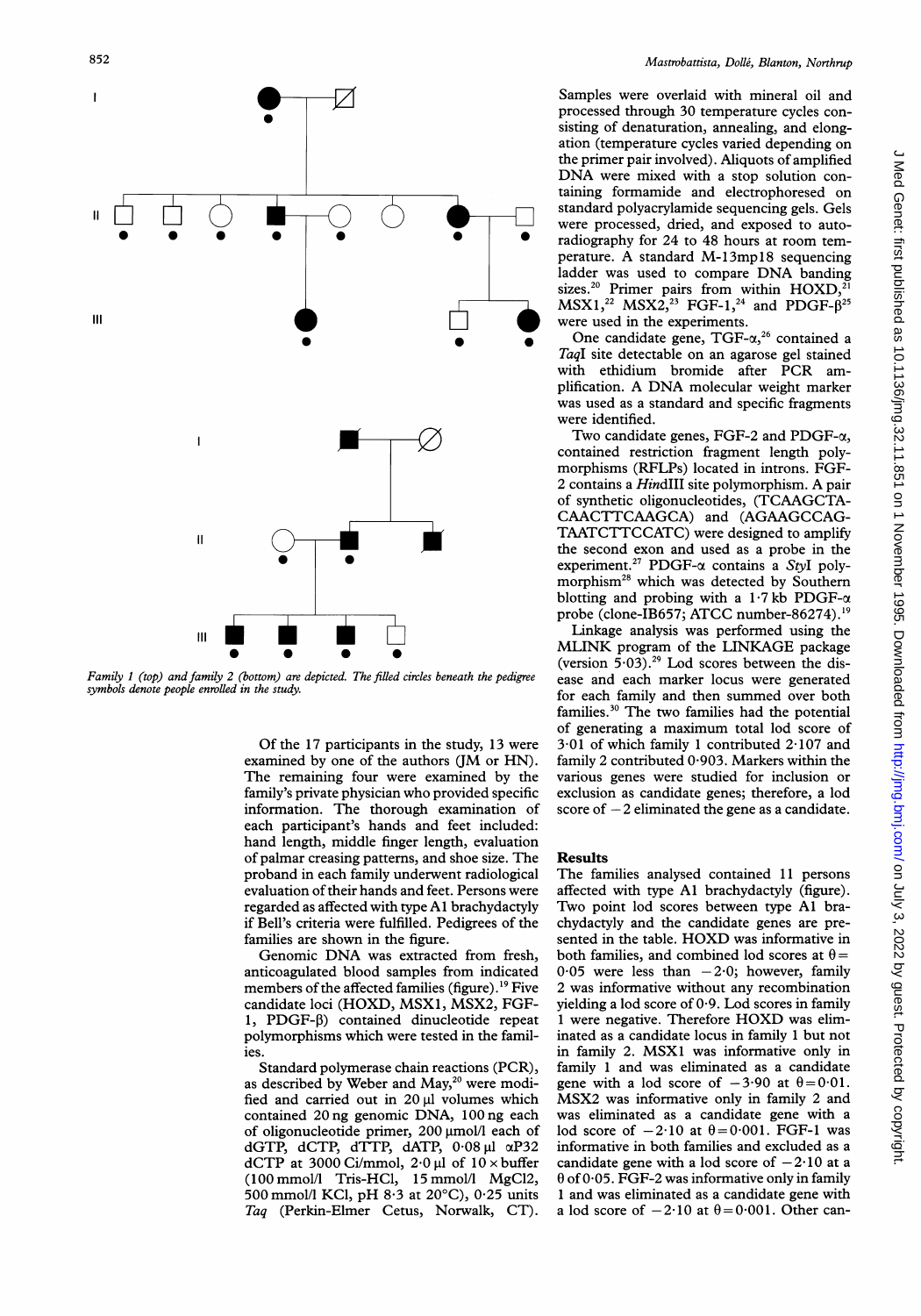Lod scores and number of informative families for each locus. PDGF- $x$ , PDGF- $\beta$ , and TGF-x were uninformative in both families.

| Locus                         | Family              | Recombination fraction( $\theta$ )           |                                          |                                          |                                          |                                          |                                          |                                          |                                       |
|-------------------------------|---------------------|----------------------------------------------|------------------------------------------|------------------------------------------|------------------------------------------|------------------------------------------|------------------------------------------|------------------------------------------|---------------------------------------|
|                               | No                  | 0.00                                         | 0.001                                    | 0.01                                     | 0.05                                     | 0.10                                     | 0.15                                     | 0.20                                     | 0.30                                  |
| HOXD                          | 2<br>1 & 2          | $-\gamma$<br>0.90<br>$-\chi$                 | $-9.90$<br>0.90<br>$-9.00$               | $-5.91$<br>0.89<br>$-5.02$               | $-3.16$<br>0.81<br>$-2.35$               | $-2.03$<br>0.72<br>$-1.31$               | $-1.40$<br>0.62<br>$-0.78$               | $-1.00$<br>0.57<br>$-0.43$               | $-0.45$<br>0.30<br>$-0.15$            |
| HOXMSX1<br>HOXMSX2<br>$FGF-1$ | $\mathfrak{D}$<br>2 | $-\tau$<br>$-\alpha$<br>$-\infty$<br>$-0.17$ | $-6.90$<br>$-2.10$<br>$-5.40$<br>$-0.17$ | $-3.91$<br>$-1.11$<br>$-3.40$<br>$-0.15$ | $-1.89$<br>$-0.46$<br>$-2.00$<br>$-0.10$ | $-1.08$<br>$-0.23$<br>$-1.40$<br>$-0.06$ | $-0.65$<br>$-0.12$<br>$-1.05$<br>$-0.04$ | $-0.38$<br>$-0.06$<br>$-0.80$<br>$-0.02$ | $-0.08$<br>$-0.01$<br>$-0.44$<br>0.00 |
| $FGF-2$                       | 1 & 2               | $-\infty$<br>$-\infty$                       | $-5.57$<br>$-2.10$                       | $-3.55$<br>$-1.11$                       | $-2.10$<br>$-0.44$                       | $-1.46$<br>$-0.19$                       | $-1.09$<br>$-0.06$                       | $-0.82$<br>0.01                          | $-0.44$<br>0.07                       |

Lod scores are recorded in all cases where informative by family number. When both families are informative, combined scores are calculated.

> didate genes tested which were uninformative in both families were PDGF- $\alpha$ , PDGF- $\beta$ , and TGF- $\alpha$ .

#### Discussion

DNA from members of two families (17 people) affected with brachydactyly type Al was tested for linkage to eight candidate genes to determine whether one might be the gene responsible for the condition in these two families. While the number and size of the families were small, we had the capability either to include linkage with <sup>a</sup> maximum lod score of 3-01 as calculated by MLINK or exclude linkage with a lod score of  $<-2$ . With only two families, we were unable to detect genetic heterogeneity.

The homeobox genes and growth factor genes were among the most promising candidate genes available for the following reasons. Earlier studies on mutations in Drosophila and Xenopus embryos strongly suggested that members of the FGF and TGF families may provide signals required for the early establishment of the body plan.<sup>3</sup> Some growth factors belonging to the same families are specifically expressed in the developing vertebrate limb and are able to interfere with limb growth and patterning under experimental conditions.<sup>314</sup> Several HOXA, C, and D genes display specific temporal and spatial expression domains in developing limbs.<sup>45</sup> Furthermore, a Hoxd-13 targeted mutation in the mouse showed a phenotype somewhat analogous to human brachydactyly type A1.<sup>11</sup> The MSX1 and MSX2 homeobox genes are believed to be involved in epithelium/mesenchyme interactions which are critical for limb growth and patterning.<sup>6</sup>

The brachydactyly type Al gene was not found among the candidate genes tested. Overall, five loci (HOXD, MSX1, MSX2, FGF-1, and FGF-2) were excluded in either one or both families. Candidacy of HOXD remains, however, equivocal as it was weakly linked in one family but not the other. Future objectives are to ascertain additional families and to test these and other candidate genes.

Future areas of study include the evaluation of additional Hox genes, such as those belonging to the HOXA and HOXC complexes, in brachydactyly type Al patients or in other human congenital limb abnormalities. Recent investigations have shown that <sup>a</sup> member of the TGF- $\beta$  superfamily (the *Gdf-5* gene) is

responsible for the mouse brachypodism mutation, whose phenotype is a reduction in the length and number of the long bones of the  $limb.<sup>31</sup>$  In addition, the fibroblast growth factor-4 protein (FGF-4) has been shown to stimulate proliferation of cells in distal limb mesenchyme and cause limb outgrowth while bone morphogenetic protein-2 (BMP-2) can counteract this growth promoting effect.<sup>14</sup> Very recently, the FGF-8 gene was also shown to be specifically expressed in developing limbs.<sup>32</sup> All of these genes represent additional candidates to investigate. The endeavour to find candidate genes should help unravel the link between altered gene regulation and the perturbation of a developmental process such as limb patterning.

We wish to thank Jacqueline T Hecht, PhD and Jonathan D Stein, BS for supplying several primers used in this project. We also wish to thank the families involved in the study for their participation and the Shriners Hospital for Crippled Childrenparticipum.<br>Houston Unit.

- 1 Zguricas J, Snijders PJLM, Hovius SER, Heutink P, Oostra<br>BA, Lindhout D. Phenotypic analysis of triphalangeal<br>thumb and associated hand malformations. *J Med Genet* 1994;31:462
- 2 Temtamy S, McKusick V. Brachydactyly as an isolated malformation. In: Bergsma D, Mudge JR, Paul NW,<br>Greene SC, eds. The genetics of hand malformations. Vol<br>14(3). New York: A R Liss, 1978:187-226.<br>3 Redline RW, Neish A, Holmes LB, Collins T. Biology of
- disease-homeobox genes and congenital malformations.<br>Lab Invest 1992;66:659-70.
- Lab Invest 1992;66:659–70.<br>
4 Dollé P, Izpisua-Belmonte JC, Boncinelli E, Duboule D.<br>
The Hox-4.8 gene is localized at the 5' extremity of the<br>
Hox-4 complex and is expressed in most posterior parts<br>
of the body during de
- 
- the *hox/HOM* gene network during development and<br>evolution. *BioEssays* 1992;14:375-84.<br>6 Taylor-Zimmerman GP, Muneoka K. Embryonic limb bud<br>regulation correlates with *msx-1* expression. *Proceedings of*<br>the fourth inter
- *ghox-8, ghox-7,* and *ghox-4.6* in pattern formation during<br>limb development. In: Fallon JF, Goetinck PF, Kelley<br>RO, Stocum DL, eds. *Limb development and regeneration*,<br>Part A. 4th ed. New York: Wiley-Liss, 1993:61-70.<br>
- 
- 
- 
- 
- map: gene mapping and linkage analysis. In: *Thompson and*<br> *Thompson genetics in medicine*. 5th ed. Philadelphia: W B<br>
Saunders, 1991:167-99.<br>
9 Watson JD, Gilman M, Witkowski J, Zoller M, eds. Genes<br>
control development
- 2 and *hox-d* gene expression. Proceedings of the fourth<br>
international conference on limb development and regeneration.<br>
Asilomar, CA, July 1992:A849.<br>
14 Niswander L, Martin GR. Fgf-4 and bmp-2 have opposite<br>
effects on
- 
- 
- <sup>17</sup> Carrington JL, Potts JD. Detection of messenger RNA for a platelet-derived growth factor  $(PDGF)$   $\alpha$  receptor-like<br>molecule in chicken limb buds using the polymerase chain<br>reaction (PCR). In: Fallon JF, Goetinck PF, Kelley RO,<br>Stocum DL, eds. *Limb development and regeneration*
- inhibition by isoforms of platelet-derived growth factor and reversal by recombinant bone morphogenetic protein. Exp Cell Res 1922;200:110-17.
- 19 Martin AO, Northrup H, Ledbetter DH, et al. Prenatal detection of 46,XY,rec(5),dup q,inv(5) (p13q33) using DNA analysis, flow cytometry, and in situ hybridization<br>to supplement classical cytogenetic analysis. Am  $\tilde{\jmath}$  Med<br>Genet 1988;31:643-54.
- <sup>20</sup> Weber JL, May PE. Abundant class of human DNA poly-